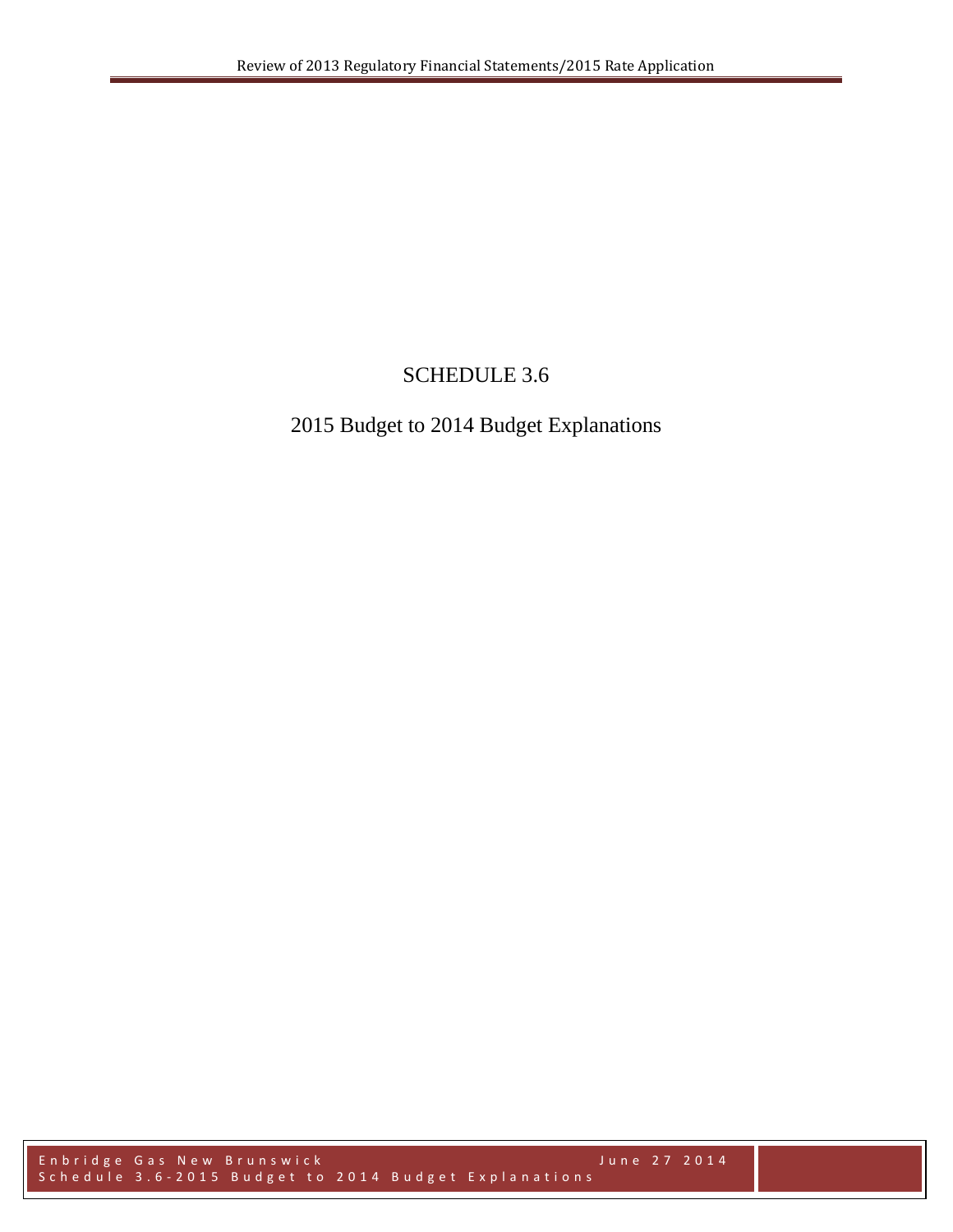# **2015 Budget**

# **Overview**

A complete list of 2015 Budget Assumptions can be found at Schedule 3.4 – 2015 Budget Assumptions.

For comparative purposes, variance explanations compare the 2015 Budget to the 2014 Budget.

# **Revenue**

For the 2015 budget year, EGNB has forecast total revenue from operations of \$47.8 million. The table below summarizes EGNB's budgeted 2015 gas distribution revenue, miscellaneous operating revenue, allowance for funds used during construction ("AFUDC") and services and inspection margin with comparisons to 2014 Budget.

#### Table 1 **Revenue**

|                |                                              | (1) |               |    | (2)           |          | $(3)=(1)-(2)$   |  |
|----------------|----------------------------------------------|-----|---------------|----|---------------|----------|-----------------|--|
| Line           |                                              |     | 2015          |    | 2014          | Variance |                 |  |
| No.            | (in thousands of dollars)                    |     | <b>Budget</b> |    | <b>Budget</b> |          | to 2014 Budget  |  |
|                |                                              |     |               |    |               |          |                 |  |
| 1              | <b>Operating Revenue</b>                     |     |               |    |               |          |                 |  |
| $\overline{2}$ | <b>Gas Distribution</b>                      | \$  | 47,370        | \$ | 45,257        | - \$     | 2,113           |  |
| 3              | <b>Miscellaneous</b>                         |     | 190           |    | 180           |          | 10              |  |
|                |                                              |     |               |    |               |          |                 |  |
| 4              | Allowance for Funds Used During Construction |     | 16            |    | 4             |          | 12 <sup>2</sup> |  |
| 5              |                                              |     | 47,576        |    | 45,441        |          | 2,135           |  |
|                |                                              |     |               |    |               |          |                 |  |
| 6              | Services & Inspection                        |     |               |    |               |          |                 |  |
| 7              | Revenue                                      |     | 792           |    | 858           |          | (66)            |  |
| 8              | Cost of Goods Sold                           |     | (603)         |    | (721)         |          | 118             |  |
| 9              |                                              |     | 189           |    | 137           |          | 52              |  |
|                |                                              |     |               |    |               |          |                 |  |
| 10             | Total Revenue                                | \$  | 47,765        | \$ | 45,578        | \$       | 2,187           |  |

# Operating Revenue

• Gas Distribution Revenue: gas distribution revenues are forecast to be \$2.1 million higher than the 2014 Budget. This revenue increase is primarily the result of the Board's April 17, 2014 decision to not allow EGNB to recover in 2014 the revenue shortfall resulting from the Board imposed SGS rate rider. EGNB has budgeted for full recovery of its revenue requirement in the 2015 Budget.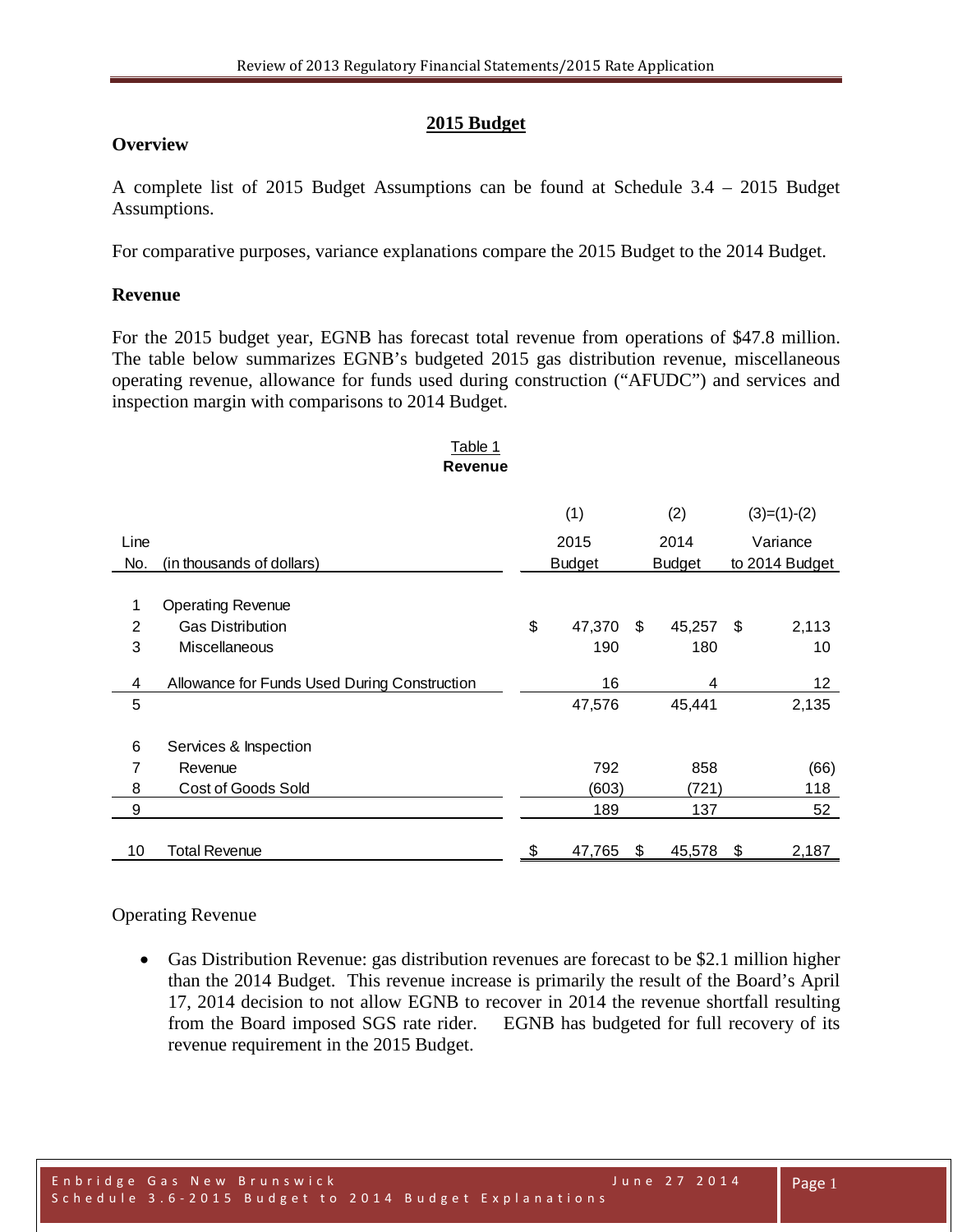• Miscellaneous Operating Revenue: miscellaneous revenues are forecasted to be \$10K over the 2014 budget primarily due to increased Agent Billing & Collections revenue as a result of more customers and an inflationary increase proposed in the 2015 Budget to the Agent Billing & Collections rate class.

AFUDC is forecast to be \$12K above the 2014 Budget primarily due to a forecasted increase in Construction Work in Progress balances resulting from increased capital spending as a result of the number of forecasted attachments being greater in 2015 Budget than in 2014 Budget.

Services & Inspection Margin is forecast to be \$52K above the 2014 Budget, primarily due to a forecasted higher number of customers purchasing protection plans by the end of 2015 and an increased amount of service work to be done by EGNB.

# **Expenses**

For the 2015 Budget year, EGNB has forecast total expenses of \$34.2 million. Below is a summary of EGNB's operating and maintenance expenses, bad debt expense, amortization of property, plant and equipment, municipal and other taxes, interest on amounts due to associates and affiliates and other interest and amortization of deferred development costs with comparisons to the 2014 Budget.

# Table 2 **Operating Expenses**

|             |                                                                            | (1)                   | (2)                   |     | $(3)=(1)-(2)$              |
|-------------|----------------------------------------------------------------------------|-----------------------|-----------------------|-----|----------------------------|
| Line<br>No. | (in thousands of dollars)                                                  | 2015<br><b>Budget</b> | 2014<br><b>Budget</b> |     | Variance<br>to 2014 Budget |
|             |                                                                            |                       |                       |     |                            |
| 1           | <b>Operating Expenses</b>                                                  |                       |                       |     |                            |
| 2           | Operating and Maintenance Expenses                                         | \$13,662              | \$13,818              | -\$ | (156)                      |
| 3           | <b>Bad Debt Expense</b>                                                    | 360                   | 278                   |     | 82                         |
| 4           | Amortization of Property, Plant and Equipment                              | 8,004                 | 7,659                 |     | 345                        |
| 5           | <b>Municipal and Other Taxes</b>                                           | 1,198                 | 1,250                 |     | (52)                       |
| 6           | Interest on Amounts Due to Associates and<br>Affiliates and Other Interest | 8,083                 | 8,409                 |     | (326)                      |
| 7           | <b>Amortization of Deferred Development Costs</b>                          | 2,867                 | 2,877                 |     | (10)                       |
| 8           | <b>Total Expenses</b>                                                      | \$34,174              | \$34,291              | \$  | (117)                      |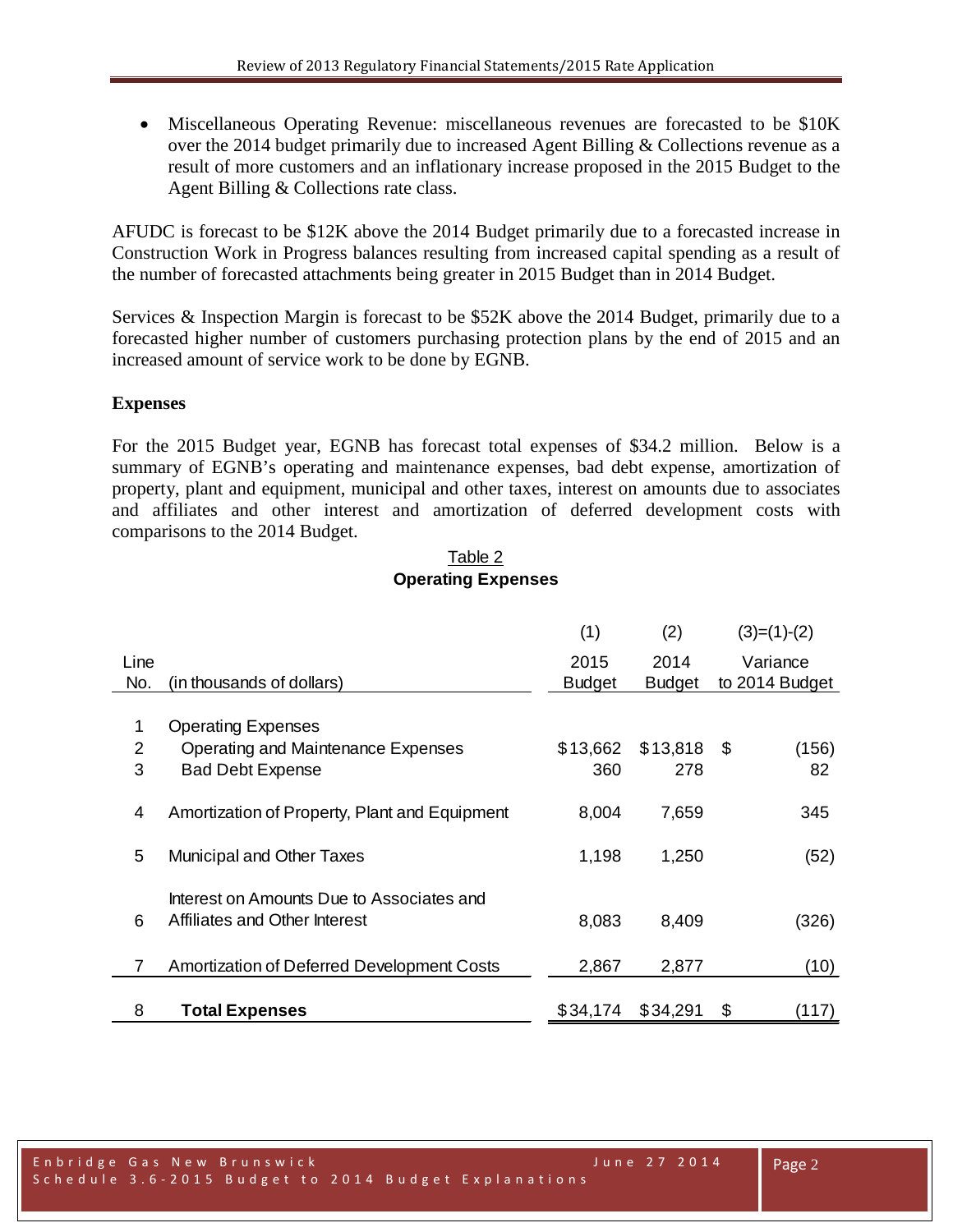#### Operating and Maintenance ("O&M") Expenses

EGNB manages its O&M expenses, at an aggregate level, where EGNB will try to offset increased costs in certain areas with cost reductions or savings in other areas of the organization.

EGNB has grouped its O&M expenses based on major cost categories rather than departments, as seen in the regulatory financial statement format filed with the Board.

### Table 3 **Operating and Maintenance Expenses**

|                |                                              | (1)           | (2)              | $(3)=(1)-(2)$  |
|----------------|----------------------------------------------|---------------|------------------|----------------|
| Line           |                                              | 2015          | 2014             | Variance       |
| No.            |                                              | <b>Budget</b> | <b>Budget</b>    | to 2014 Budget |
|                |                                              |               |                  |                |
|                |                                              |               |                  |                |
| 1              | <b>Labour and Benefits</b>                   | \$<br>8,191   | \$<br>$9,004$ \$ | (813)          |
| $\overline{c}$ | Admin/Office Expenses                        | 435           | 428              | 7              |
| 3              | <b>Computer and Telecom Services</b>         | 339           | 339              |                |
| 4              | <b>Professional Consulting</b>               | 2,192         | 1,912            | 280            |
| 5              | Travel and Training                          | 226           | 257              | (31)           |
| 6              | Advertising and Promotions                   | 727           | 1,083            | (356)          |
| 7              | Tools and Safety                             | 261           | 252              | 9              |
| 8              | Fleet                                        | 505           | 530              | (25)           |
| 9              | <b>Facilities</b>                            | 691           | 706              | (15)           |
| 10             | Insurance                                    | 371           | 448              | (77)           |
| 11             | <b>NBEUB Assessments</b>                     | 698           | 698              |                |
| 12             | <b>Corporate Allocations</b>                 | 1,609         | 1,334            | 275            |
| 13             | Gas Transportation and Related Activities    | 2,065         | 2,134            | (69)           |
|                |                                              |               |                  |                |
| 14             | <b>Total O&amp;M Prior to Capitalization</b> | 18,310        | 19,125           | (815)          |
| 15             | Property, plant & equipment                  | 4,648         | 5,307            | (659)          |
| 16             | <b>Total Capitalized</b>                     | 4,648         | 5,307            | (659)          |
| 17             | <b>Total O&amp;M Expenses</b>                | \$<br>13,662  | \$<br>13,818 \$  | (156)          |

EGNB's 2015 Budget O&M expenses reflect a \$815K decrease in comparison to its 2014 Budget O&M expenses. The principal drivers for this variance are lower Labour and Benefits (\$813K) due to lower salaries and other compensation (\$202K) and lower benefits (\$645K), partially offset by higher employee training and development (\$35K), and lower advertising and promotions (\$356K), primarily due to a reduction in marketing and advertising activities. Offsetting these variances are higher Professional Consulting expenses (\$280K) due to increased contract and consulting services (\$249K) and call center costs (\$31K), and higher Corporate Allocations (\$275K) due to higher corporate shared services fees. Other variances within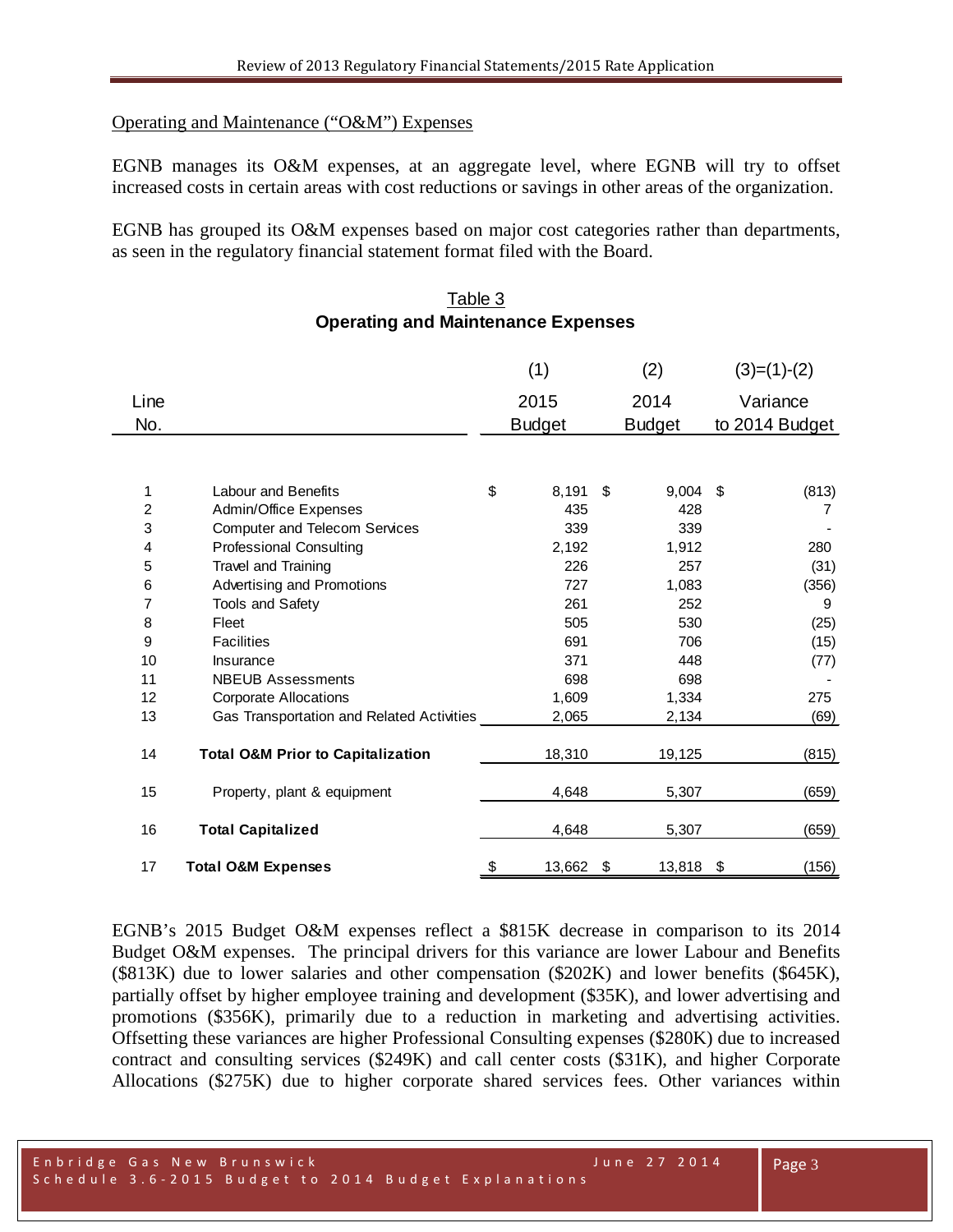individual O&M expense categories, accounting for the remaining \$201K decrease as compared to the 2014 Budget, are primarily due to:

- Admin/Office Expenses: administration and office expenses are forecast to increase by \$7K as compared to the 2014 Budget due to an increase in other outside services (\$25K) primarily due to increases in postage costs and an increase in copier costs (\$6K), partially offset by decreases in printing and stationary costs (\$16K) and overhead costs (\$8K).
- Travel and Training: travel and training costs are forecast to be \$31K less than the 2014 Budget, primarily due to lower ground transportation costs (\$20K) and lower airfare, accommodations and meals costs (\$11K).
- Tools and Safety: tools and safety expenses are forecast to be \$9K more than the 2014 budget, primarily due to an increase in uniforms and protective clothing costs.
- Fleet: fleet expenses are forecast to be \$25K less than the 2014 Budget due to lower maintenance & fuel costs (\$23K) and lower lease and fleet administration costs (\$2K).
- Facilities: facilities costs are forecast to decrease by \$15K as compared to the 2014 Budget due to the elimination of additional leased space previously used as a pipe yard.
- Insurance: insurance expenses are forecast to be \$77K lower than the 2014 Budget, primarily due to a decrease in liability insurance costs (\$153K), broker insurance (\$2K), and crime insurance (\$1K), partially offset by an increase in executive risk insurance (\$78K) and automobile and property insurance (\$1K) costs.
- Gas Transportation and Related Activities are forecast be \$69K lower than the 2014 Budget due to higher than anticipated recovery of the Firm Service Agreement costs for capacity on the Maritimes and Northeast Pipeline.

Amounts capitalized to Property, Plant and Equipment are forecast to be \$659K less than the 2014 Budget due to a decrease in O&M expenses (\$815K).

# Other Operating Expenses

Bad Debt Expense is forecast to increase by \$82K as compared to the 2014 Budget, primarily due to an increase in expected gas distribution revenues and an increase in customer bills due to higher commodity costs.

Amortization of Property, Plant and Equipment is forecast to result in a \$345K increase compared to the 2014 Budget due to forecasted capital additions in 2015.

Municipal and Other Taxes are forecast to decrease by \$52K compared to the 2014 Budget primarily due to an adjustment to the municipal tax forecast to be more in line with the Provincial property tax billing cycle.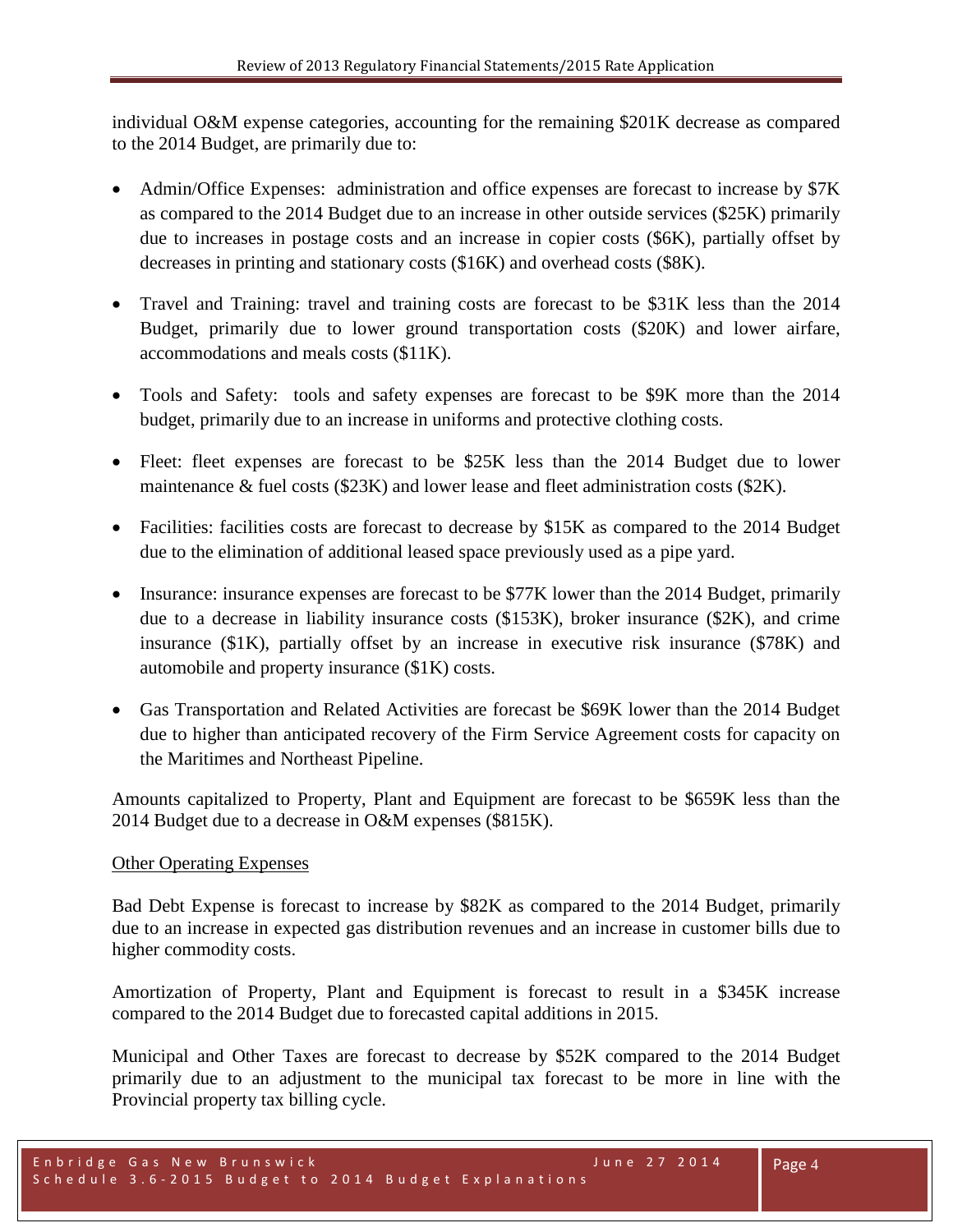Interest on Amounts Due to Associates and Affiliates and Other Interest are forecast to decrease by \$326K compared to the 2014 Budget due to the forecasted regulated cost of debt rate being lower than budget by 0.15%.

Amortization of Deferred Development Costs are forecast to be \$10K lower than the 2014 Budget due to lower than budgeted amortization on Development O&M capitalized costs in 2014.

# **Rate Base**

Information with respect to EGNB's year-end Rate Base and the levels of Property, Plant and Equipment, Development O&M capitalized costs, Working Capital allowance and other elements within rate base are provided below.

# (1)  $(2)$   $(3)=(1)-(2)$ Line 2015 2014 Variance No. (in thousands of dollars) Budget Budget to 2014 Budget 1 Property, plant and equipment \$ 177,989 \$ 178,744 \$ (755) 2 Development O&M capitalized costs 91,618 94,396 (2,778) 3 Franchise fee 275 350 (75) 4 Term deposit 2,975 2,959 16 5 Working capital allowance 1,188 1,407 (219) 6 Regulatory Deferral 7 Rate Base \$ 274,045 \$ 277,856 \$ (3,811) Table 4 **Rate Base**

Property, Plant and Equipment is forecast to decrease by \$755K as compared to the 2014 Budget, primarily due to 2015 depreciation (\$8.0 million), timing of opening balance of Property, Plant and Equipment (\$3.4 million), partially offset by 2015 capital additions (\$10.6 million).

Development O&M Capitalized Costs are forecast to decrease by \$2.8 million as compared to the 2014 Budget due to the recognition of an additional year of amortization.

Franchise fee cost is forecast to decrease by \$75K as compared to the 2014 Budget due to the recognition of an additional year of amortization.

Term deposit costs are forecast to increase by \$16K as compared to the 2014 Budget to reflect actual experience around the timing of the interest payments and interest rates.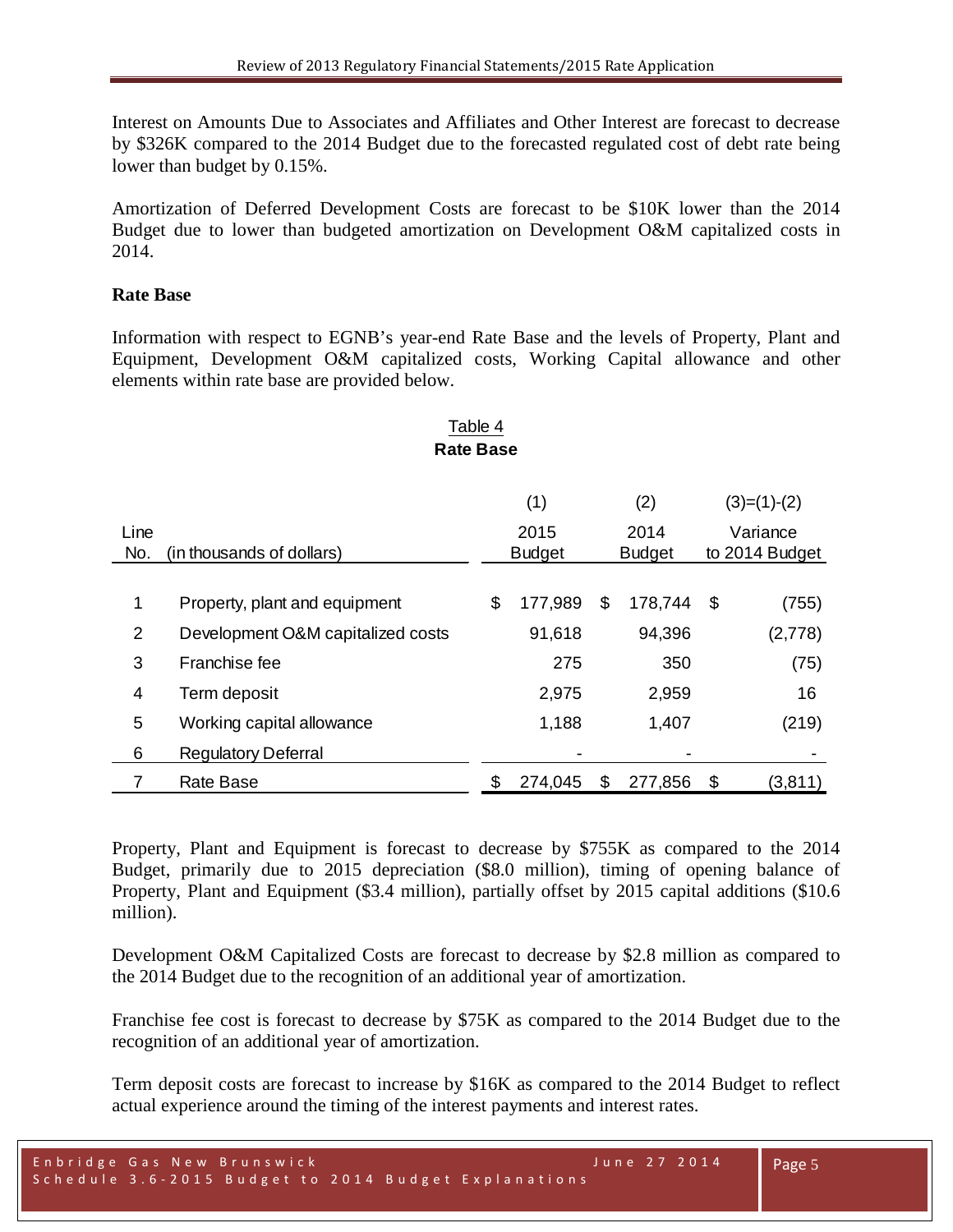Working Capital Allowance is forecast to decrease by \$219K as compared to the 2014 Budget, primarily due to lower budgeted inventory (\$205K) and prepaid expenses (\$14K) balances.

#### **Other Regulated Assets & Liabilities**

Information with respect to EGNB's Other Regulated Assets & Liabilities is provided below.

#### Table 5 **Other Regulated Assets & Liabilities**

|      |                                                | (1)           |        |               | (2)    | $(3)=(1)-(2)$  |           |
|------|------------------------------------------------|---------------|--------|---------------|--------|----------------|-----------|
| Line |                                                | 2015          |        |               | 2014   | Variance       |           |
| No.  | (in thousands of dollars)                      | <b>Budget</b> |        | <b>Budget</b> |        | to 2014 Budget |           |
|      |                                                |               |        |               |        |                |           |
| 1    | <b>Other Regulated Assets</b>                  |               |        |               |        |                |           |
| 2    | Cash and Short Term Investments                | \$            | 95     | S             | 11,710 | \$             | (11, 615) |
| 3    | <b>Accounts Receivable</b>                     |               | 27,315 |               | 12,866 |                | 14,449    |
| 4    | Inventory                                      |               | 1,128  |               | 1,334  |                | (206)     |
| 5    | Long term Receivable                           |               | 2,213  |               | 4,279  |                | (2,066)   |
|      |                                                |               |        |               |        |                |           |
| 6    | <b>Total Other Regulated Assets</b>            | \$            | 30,751 | \$            | 30,189 | -\$            | 562       |
| 7    | <b>Other Regulated Liabilities</b>             |               |        |               |        |                |           |
| 8    | Due to Affliated Companies                     | \$            | 988    | \$.           | 11,676 | \$             | (10,688)  |
| 9    | <b>Accounts Payable</b>                        |               | 8,180  |               | 9,970  |                | (1,790)   |
| 10   | Long Term Payable                              |               | 2,118  |               | 3,061  |                | (943)     |
| 11   | Long Term Deferred Post Employment Liabilities |               | 1,001  |               | 1,026  |                | (25)      |
| 12   | <b>Total Other Regulated Liabilities</b>       | \$            | 12,287 | S             | 25,733 | \$             | (13, 446) |

Other Regulated Assets & Liabilities are a function of the annual operations of EGNB and fluctuate with changes in operating revenues and expenses.

# **Cost of Capital Summary**

Information with respect to EGNB's Cost of Capital is provided below.